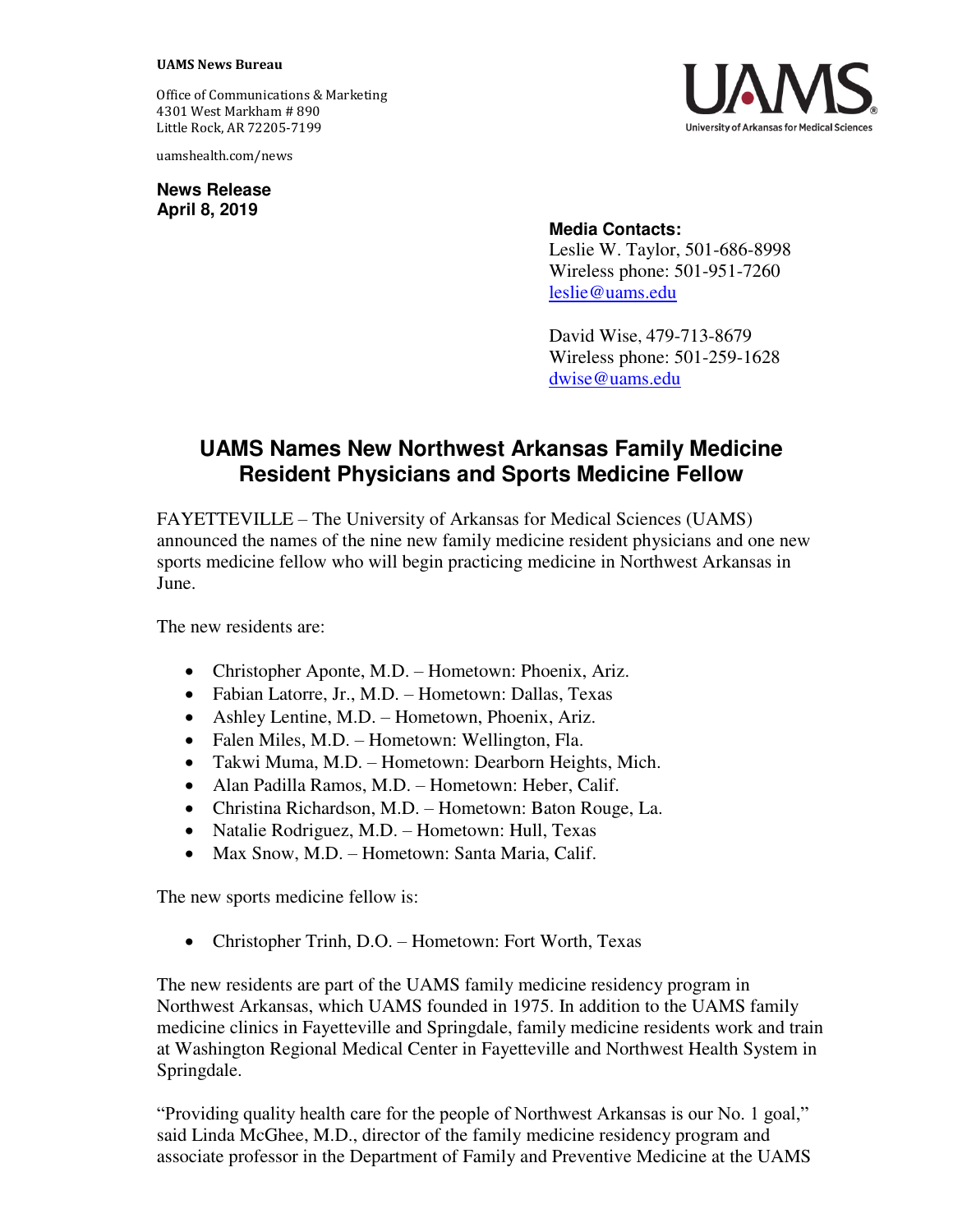Northwest Regional Campus. "We warmly welcome these outstanding physicians to our family residency and sports medicine fellowship programs in Northwest Arkansas."

The sports medicine fellowship was created in 2015 on the Northwest Regional Campus as an addition to its family medicine residency. The one-year fellowship includes training at Advanced Orthopaedic Specialists (AOS), Physicians Specialty Hospital and with the University of Arkansas Razorbacks sports program. The program is directed by Ramon Ylanan, M.D., of AOS, who is also a team physician for the University of Arkansas Razorbacks.

Trinh will graduate from the University of Oklahoma Family Medicine Residency program in June 2019, at which time he begins his sports medicine residency training at UAMS. He is the fifth sports medicine fellow to go through the program. Three of the previous fellows are team physicians at the University of South Carolina, Southeastern Louisiana University and the University of Arkansas. The fourth, who graduates in June, will be working with Abrazo Community Health Network in Phoenix, Ariz., which provides team physician coverage for the Arizona Cardinals and the Arizona Diamondbacks, as well as spring training coverage of the Seattle Mariners, Cleveland Indians and Chicago Cubs.

"I feel fortunate to be part of the first fellowship program of its kind in Arkansas," said Ylanan. "This program would not be the successful program it is if it wasn't for the support and partnership of UAMS, Advanced Orthopaedic Specialists, Physicians Specialty Hospital and Razorback Athletics."

Seventy-five percent of the health care providers in Northwest Arkansas were trained at UAMS, and almost 270 family medicine physicians have completed their residency through this program.

"Since 1975, the UAMS family medicine residency program in Northwest Arkansas has been training family medicine physicians for the people of Arkansas," said Sterling Moore, vice chancellor for UAMS Regional Campuses. "We know that those who complete their training here are more likely to stay and work here. In fact, UAMS ranks third in the nation for retaining the health care providers we train."

"Training the next generation of health care providers in Northwest Arkansas is a vital part of our strategy to provide a better state of health to our region, our state and the world," said Pearl McElfish, Ph.D., vice chancellor for the UAMS Northwest Campus. "We care excited to welcome these talented physicians to the UAMS family."

UAMS is the state's only health sciences university, with colleges of Medicine, Nursing, Pharmacy, Health Professions and Public Health; a graduate school; hospital; a main campus in Little Rock; a Northwest Arkansas regional campus in Fayetteville; statewide network of regional campuses; and seven institutes: the Winthrop P. Rockefeller Cancer Institute, Jackson T. Stephens Spine & Neurosciences Institute, Harvey & Bernice Jones Eye Institute, Psychiatric Research Institute, Donald W. Reynolds Institute on Aging, Translational Research Institute and Institute for Digital Health & Innovation. It is the only adult Level 1 trauma center in the state. UAMS has 2,727 students, 870 medical residents and five dental residents. It is the state's largest public employer with more than 10,000 employees, including 1,200 physicians who provide care to patients at UAMS, its regional campuses, Arkansas Children's Hospital, the VA Medical Center and Baptist Health.